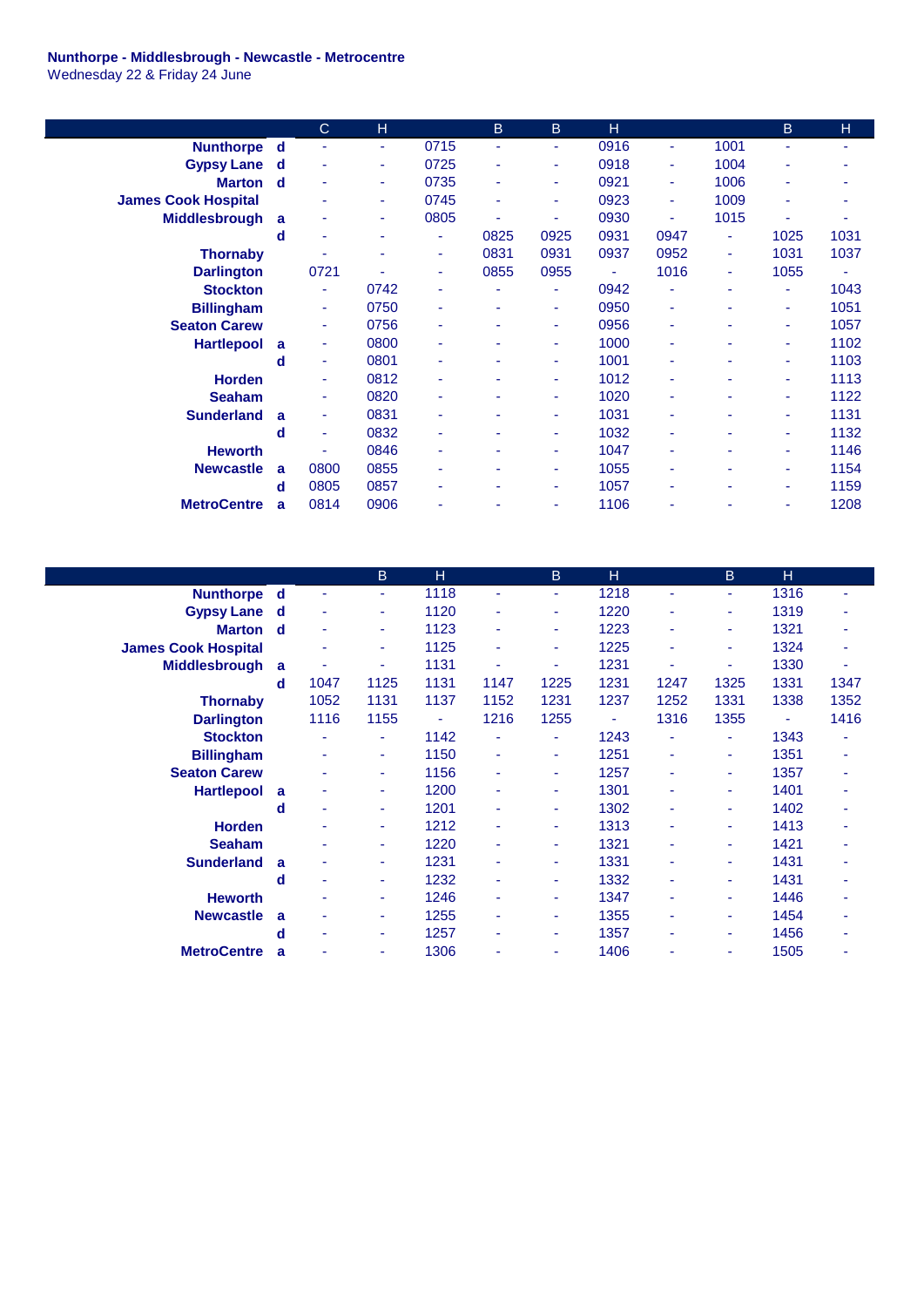|                            |              | <sub>B</sub> | H    |      | B.   |      |      | B    | H    |      | B.   |
|----------------------------|--------------|--------------|------|------|------|------|------|------|------|------|------|
| Nunthorpe d                |              | ÷.           | 1418 | ٠    | ٠.   | 1518 | ٠    | ۰.   | 1618 | ٠    | ٠    |
| <b>Gypsy Lane</b>          | d            | ٠            | 1421 | ٠    | ٠    | 1520 | ٠    | ٠    | 1620 | ٠    | ۰    |
| <b>Marton</b>              | d d          | ٠            | 1423 | ٠    | ٠    | 1523 | ٠    | ٠    | 1623 | ٠    |      |
| <b>James Cook Hospital</b> |              | ٠            | 1426 | ٠    | ٠    | 1525 | ٠    | ٠    | 1625 | ٠    |      |
| Middlesbrough              | a            |              | 1431 | ٠    | ٠    | 1531 | ٠    | ٠    | 1631 | ٠    | ۰    |
|                            | d            | 1425         | 1431 | 1447 | 1525 | 1531 | 1547 | 1625 | 1631 | 1647 | 1725 |
| <b>Thornaby</b>            |              | 1431         | 1437 | 1452 | 1531 | 1537 | 1552 | 1631 | 1637 | 1652 | 1731 |
| <b>Darlington</b>          |              | 1455         | ٠    | 1516 | 1555 | ٠    | 1616 | 1655 | ٠    | 1716 | 1755 |
| <b>Stockton</b>            |              | ۰.           | 1442 | ٠    | ٠    | 1542 | ٠    | ٠    | 1642 | ٠    | ۰    |
| <b>Billingham</b>          |              | ٠            | 1450 | ٠    | ٠    | 1550 | ÷    | ٠    | 1650 | ٠    |      |
| <b>Seaton Carew</b>        |              | ٠            | 1456 | ٠    | ٠    | 1556 | ٠    | ٠    | 1656 | ٠    |      |
| <b>Hartlepool</b>          | a            | ٠            | 1500 | ٠    | ٠    | 1600 | ٠    | ٠    | 1700 | ٠    |      |
|                            | d            | ٠            | 1501 | ٠    | ٠    | 1601 | ٠    | ٠    | 1701 | ٠    |      |
| <b>Horden</b>              |              | ٠            | 1512 | ۰    | ٠    | 1612 | ٠    | ٠    | 1712 | ٠    |      |
| <b>Seaham</b>              |              | ٠            | 1520 | ٠    | ٠    | 1620 | ÷    | ٠    | 1720 | ÷    | ۰    |
| <b>Sunderland</b>          | $\mathbf{a}$ | ٠            | 1530 | ٠    | ٠    | 1630 | ٠    | ٠    | 1730 | ٠    |      |
|                            | d            | ٠            | 1530 | ٠    | ٠    | 1630 | ٠    | ٠    | 1730 | ٠    |      |
| <b>Heworth</b>             |              |              | 1546 | ٠    | ٠    | 1647 | ٠    | ٠    | 1747 | ٠    |      |
| <b>Newcastle</b>           | $\mathbf{a}$ | ٠            | 1554 | ٠    | ٠    | 1655 | ٠    | ٠    | 1755 | ٠    |      |
|                            | d            | ٠            | 1556 | ٠    | ٠    | 1656 | ٠    | ٠    | 1756 | ٠    |      |
| <b>MetroCentre</b>         | a            |              | 1605 | ۰    |      | 1705 | ۰    | ٠    | 1805 |      |      |

|                            |   | H    |      | B                        |      |      | B                        |      |      | B.     |      |
|----------------------------|---|------|------|--------------------------|------|------|--------------------------|------|------|--------|------|
| <b>Nunthorpe</b>           | d | 1717 | ٠    | $\overline{\phantom{a}}$ | 1816 | ٠    | ٠                        | 1917 | ۰    | ۰      |      |
| <b>Gypsy Lane</b>          | d | 1719 | ٠    | ٠                        | 1818 | ۰    | $\overline{\phantom{a}}$ | 1919 | ۰    | ۰      |      |
| <b>Marton</b>              | d | 1722 | ٠    | ٠                        | 1821 | ٠    | ٠                        | 1922 | ۰    | ۰      |      |
| <b>James Cook Hospital</b> |   | 1724 | ٠    | ٠                        | 1823 | ٠    | ٠                        | 1924 | ٠    | ۰      | ۰    |
| <b>Middlesbrough</b>       | a | 1730 | ۰    | ٠                        | 1830 |      | ٠                        | 1930 |      | ۰      |      |
|                            | d | 1731 | 1747 | 1825                     | 1831 | 1847 | 1925                     | 1930 | 1947 | 2025   | 2030 |
| <b>Thornaby</b>            |   | 1737 | 1752 | 1831                     | 1837 | 1852 | 1931                     | 1936 | 1952 | 2031   | 2036 |
| <b>Darlington</b>          |   |      | 1815 | 1855                     | ٠    | 1916 | 1955                     | ٠    | 2017 | 2055   | ٠    |
| <b>Stockton</b>            |   | 1742 | ٠    | ٠                        | 1842 | ٠    | ÷                        | 1941 | ٠    | $\sim$ | 2041 |
| <b>Billingham</b>          |   | 1749 | ٠    | ٠                        | 1849 | ٠    | ٠                        | 1949 | ٠    | ٠      | 2048 |
| <b>Seaton Carew</b>        |   | 1755 | ٠    | ٠                        | 1855 | ٠    | ٠                        | 1955 | ۰    | ٠      | 2054 |
| <b>Hartlepool</b>          | a | 1800 | ٠    | ٠                        | 1900 | ٠    | ٠                        | 1959 | ٠    | ٠      | 2059 |
|                            | d | 1801 | ٠    | ٠                        | 1901 | ٠    | ٠                        | 2000 | ۰    | ٠      | 2100 |
| <b>Horden</b>              |   | 1811 | ٠    | ٠                        | 1911 | ٠    | ٠                        | 2011 |      | ٠      | 2110 |
| <b>Seaham</b>              |   | 1820 | ٠    | ٠                        | 1920 | ٠    | ٠                        | 2019 | ٠    | ٠      | 2119 |
| <b>Sunderland</b>          | a | 1829 | ٠    | ٠                        | 1929 | ٠    | ٠                        | 2029 | ۰    | ٠      | 2128 |
|                            | d | 1830 | ٠    | ٠                        | 1930 | ۰    | ٠                        | 2029 |      | ۰      | 2129 |
| <b>Heworth</b>             |   | 1842 | ٠    | ٠                        | 1941 | ٠    | ٠                        | 2043 | ۰    | ٠      | 2145 |
| <b>Newcastle</b>           | a | 1850 | ٠    | ٠                        | 1949 | ٠    | ٠                        | 2051 | ٠    | ٠      | 2153 |
|                            | d | 1855 | ٠    | ٠                        | 1951 |      | ٠                        | 2053 |      | ۰      | 2156 |
| <b>MetroCentre</b>         | a | 1903 | ۰    | ٠                        | 1959 | ٠    | ٠                        | 2101 |      | ٠      | 2204 |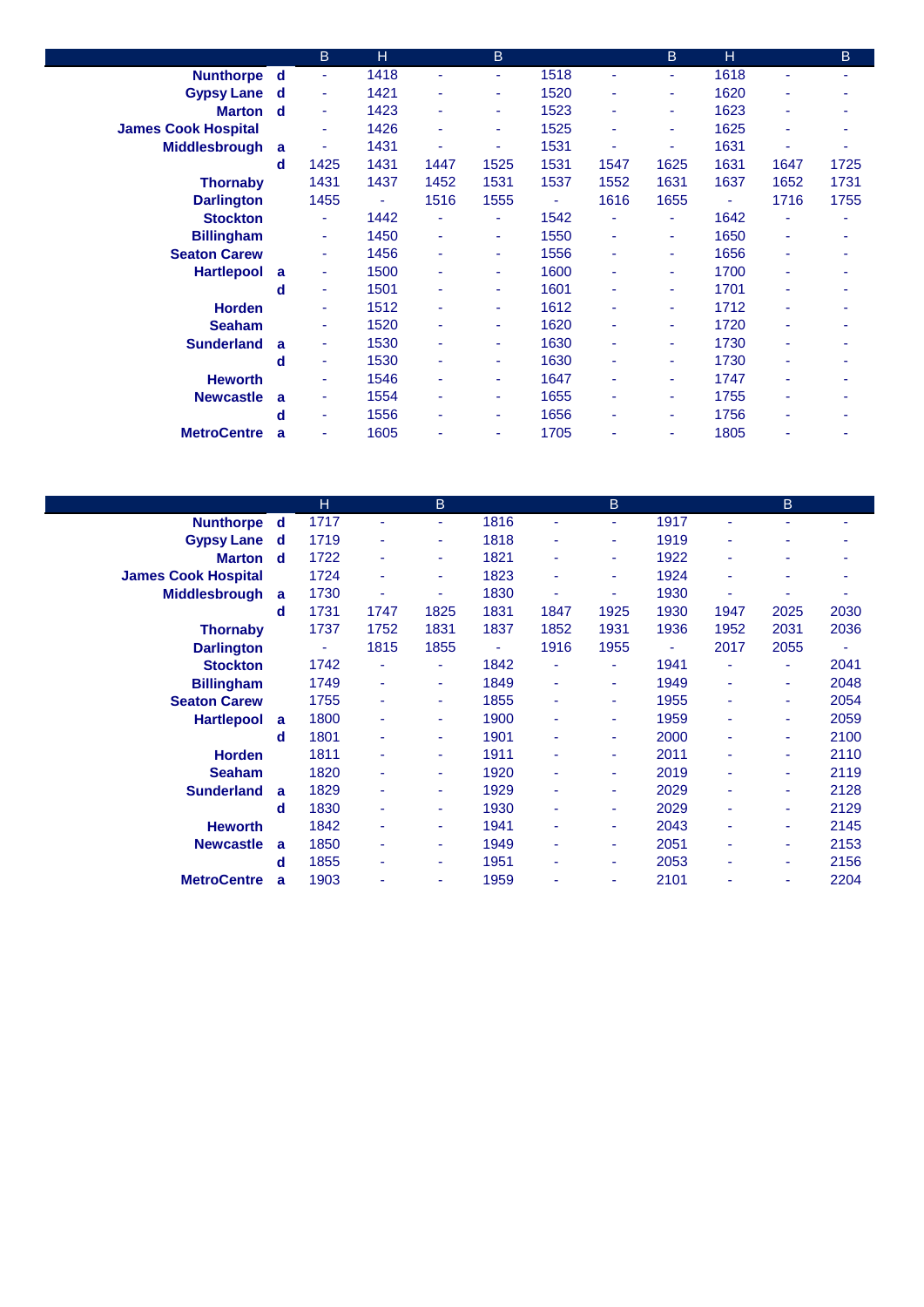|                            |              |      |      |      | H    |      |      |      |      | <b>BUS</b> |
|----------------------------|--------------|------|------|------|------|------|------|------|------|------------|
| Nunthorpe d                |              | ٠    | 2100 | ٠    |      | ٠    | 2200 | ٠    | ٠    | 2355       |
| <b>Gypsy Lane</b>          | $\mathbf d$  | ٠    | 2102 | ٠    |      | ٠    | 2202 | ٠    | ٠    | 0005       |
| <b>Marton</b> d            |              | ٠    | 2105 | ٠    |      | ٠    | 2205 | ٠    | ٠    | 0015       |
| <b>James Cook Hospital</b> |              | ٠    | 2107 | ۰    |      | ٠    | 2207 | ٠    | ٠    | 0025       |
| <b>Middlesbrough</b>       | $\mathbf{a}$ |      | 2113 |      |      | ٠    | 2213 |      |      | 0045       |
|                            | d            | 2048 | ٠    | 2125 | 2130 | 2147 | ٠    | 2225 | 2326 | ٠          |
| <b>Thornaby</b>            |              | 2053 | ٠    | 2131 | 2136 | 2152 | ٠    | 2231 | 2331 |            |
| <b>Darlington</b>          |              | 2116 | ٠    | 2153 | ٠    | 2215 | ٠    | 2254 | 2354 |            |
| <b>Stockton</b>            |              | ٠    | ٠    | ٠    | 2141 | ٠    | ٠    | ٠    | ٠    | ۰          |
| <b>Billingham</b>          |              | ٠    |      | ٠    | 2148 | ٠    | ٠    | ٠    | ٠    |            |
| <b>Seaton Carew</b>        |              |      |      | ٠    | 2154 | ٠    | ۰    |      |      |            |
| <b>Hartlepool</b>          | a            |      |      | ٠    | 2159 | ۰    | ٠    | ٠    | ٠    |            |
|                            | d            | ۰    |      | ۰    | 2200 |      | ۰    | ٠    |      |            |
| <b>Horden</b>              |              | ٠    |      | ٠    | 2210 | ٠    | ۰    |      |      |            |
| <b>Seaham</b>              |              | ٠    |      | ٠    | 2219 | ٠    | ٠    | ٠    | ۰    |            |
| <b>Sunderland</b>          | a            |      |      | ٠    | 2228 | ٠    | ٠    |      |      |            |
|                            | d            | ٠    |      | ٠    | 2229 | ٠    | ۰    | ۰    |      |            |
| <b>Heworth</b>             |              |      |      | ۰    | 2240 |      | ۰    | ٠    |      |            |
| <b>Newcastle</b>           | a            |      |      | ٠    | 2250 |      | ٠    | ٠    |      |            |
|                            | d            |      |      | ٠    | 2253 |      | ۰    |      |      |            |
| <b>MetroCentre</b>         | a            |      |      | ٠    | 2301 |      |      |      |      |            |

Notes B To Bishop Auckland. C To Carlisle. H To Hexham.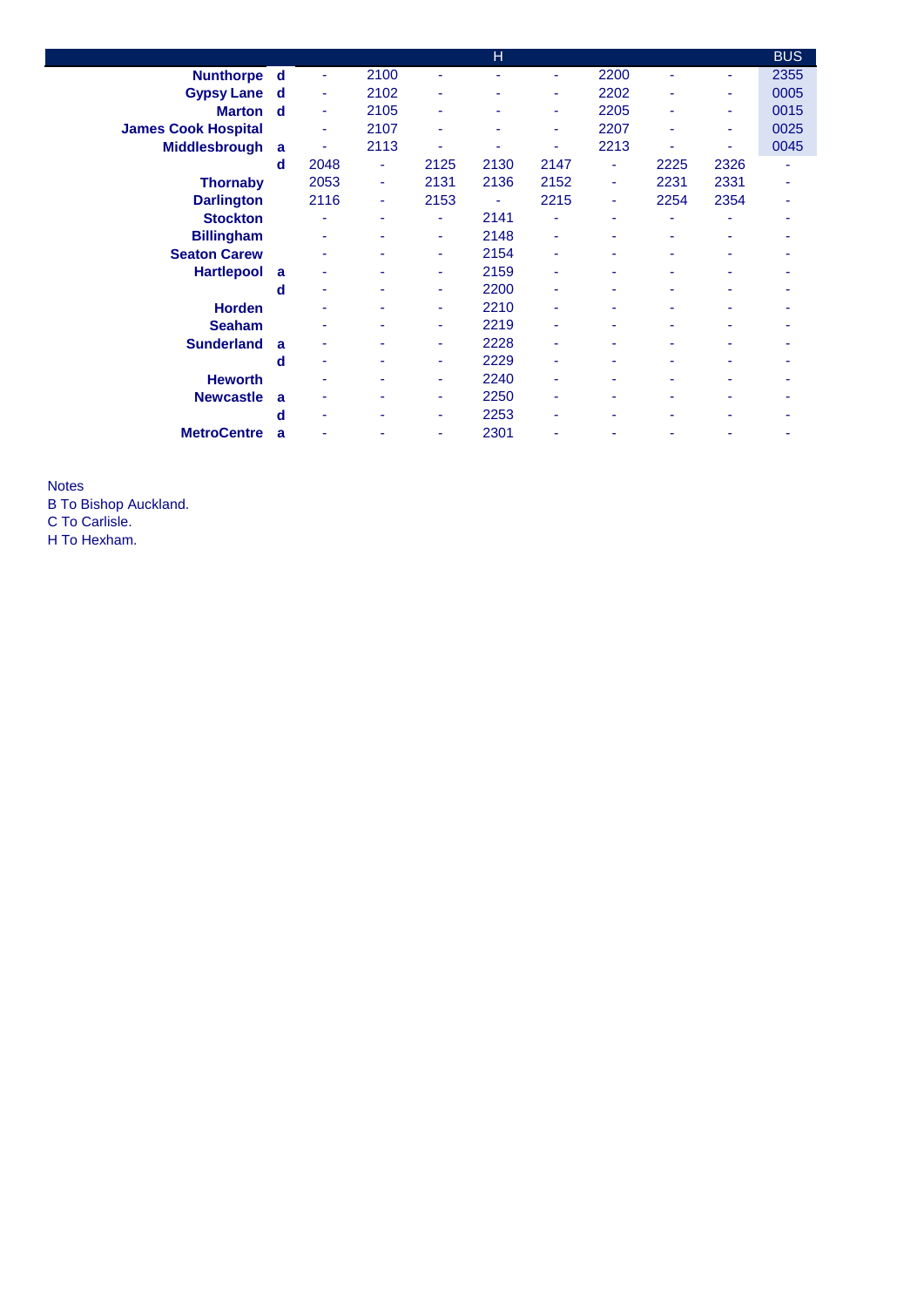## **Metrocentre - Newcastle - Middlesbrough - Nunthorpe**

Wednesday 22 & Friday 24 June

|                            |   | <sub>S</sub>   | S.   |                | <sub>S</sub> |      | S                        |      | W                        | <sub>S</sub> | S    |
|----------------------------|---|----------------|------|----------------|--------------|------|--------------------------|------|--------------------------|--------------|------|
| <b>MetroCentre</b>         | d | $\blacksquare$ | ٠    |                | ÷.           | ٠    | $\overline{\phantom{a}}$ | ÷    |                          | ٠            | ٠    |
| <b>Newcastle</b>           | a |                | ۰    |                |              | ٠    | ۰                        | ۰    | ٠                        |              |      |
|                            | d | ٠              | ٠    | 0740           | ۰            |      | ٠                        | 0840 |                          |              |      |
| <b>Heworth</b>             |   | ٠              | ٠    | 0747           | ٠            | ٠    | ٠                        | 0847 | $\overline{\phantom{a}}$ | ٠            |      |
| <b>Sunderland</b>          | a | ٠              | ٠    | 0800           | ۰            | ۰    | ٠                        | 0900 | ٠                        | ٠            |      |
|                            | d | ٠              | ٠    | 0801           |              |      | ٠                        | 0901 |                          |              |      |
| <b>Seaham</b>              |   | ٠              | ٠    | 0808           | ٠            | ٠    | ٠                        | 0908 | ٠                        | ٠            |      |
| <b>Horden</b>              |   | ۰              | ٠    | 0817           | ٠            | ۰    | ٠                        | 0917 | ٠                        | ٠            |      |
| <b>Hartlepool</b>          | a |                | ٠    | 0827           | ÷            |      | $\overline{\phantom{a}}$ | 0927 |                          |              |      |
|                            | d | ۰              | ٠    | 0828           | ÷.           | ٠    | ٠                        | 0928 |                          | ٠            |      |
| <b>Seaton Carew</b>        |   | ۰              | ٠    | 0833           | ٠            | ٠    | ٠                        | 0933 |                          | ٠            |      |
| <b>Billingham</b>          |   | ٠              | ٠    | 0840           | ۰            |      | ٠                        | 0940 |                          |              |      |
| <b>Stockton</b>            |   |                | ٠    | 0847           | ٠            | ۰    | ٠                        | 0947 | ٠                        |              |      |
| <b>Darlington</b>          |   | 0755           | 0822 | $\blacksquare$ | 0855         | ٠    | 0922                     | ٠    | ٠                        | 0955         | 1022 |
| <b>Thornaby</b>            |   | 0816           | 0845 | 0852           | 0916         | ٠    | 0945                     | 0952 | ٠                        | 1016         | 1046 |
| <b>Middlesbrough</b>       | a | 0822           | 0850 | 0858           | 0922         | 0933 | 0950                     | 0958 | ٠                        | 1022         | 1051 |
|                            | d |                | ٠    | 0858           | ٠            | 0935 | ۰                        | ٠    | 1019                     | ۰            |      |
| <b>James Cook Hospital</b> |   |                | ۰    | 0902           | ٠            | 0940 | ٠                        | ٠    | 1023                     |              |      |
| <b>Marton</b>              |   | ٠              | ٠    | 0905           | ٠            | 0942 | ٠                        | ٠    | 1026                     | ٠            |      |
| <b>Gypsy Lane</b>          |   | ٠              | ٠    | 0908           | ٠            | 0945 | ۰                        | ٠    | 1029                     | ٠            |      |
| <b>Nunthorpe</b>           | a | ٠              | ۰    | 0911           | ۰            | 0949 |                          | ٠    | 1032                     |              |      |

| 1029<br>1128<br>MetroCentre d<br>÷.<br>٠<br>٠<br>۰.<br>٠<br>٠<br>٠<br>1039<br>1138<br><b>Newcastle</b><br>a<br>٠<br>٠<br>٠<br>٠<br>1040<br>1140<br>0940<br>d<br>٠<br>٠<br>٠<br>٠<br>٠<br>٠<br>0947<br>1047<br>1147<br><b>Heworth</b><br>٠<br>٠<br>۰.<br>٠<br>٠<br>٠<br>1001<br>1101<br>1201<br><b>Sunderland</b><br>a<br>٠<br>٠<br>۰<br>٠<br>1102<br>1002<br>1202<br>d<br>٠<br>٠<br>۰.<br>٠<br>٠<br>٠<br>1009<br>1109<br>1209<br><b>Seaham</b><br>٠<br>٠<br>٠<br>۰.<br>۰.<br>٠<br>1018<br>1118<br>1217<br><b>Horden</b><br>٠<br>٠<br>٠<br>٠<br>٠<br>٠<br>1128<br>1028<br>1228<br><b>Hartlepool</b><br>a<br>٠<br>٠<br>٠<br>٠<br>٠<br>٠<br>1029<br>1129<br>1228<br>d<br>٠<br>٠<br>٠<br>٠<br>۰<br>٠<br>1034<br>1134<br>1233<br><b>Seaton Carew</b><br>٠<br>٠<br>٠<br>٠<br>۰<br>٠<br>1141<br>1240<br>1041<br><b>Billingham</b><br>٠<br>٠<br>٠<br>٠<br>٠<br>٠<br>1048<br>1148<br>1247<br><b>Stockton</b><br>٠<br>٠<br>٠<br>1055<br>1123<br>1155<br>1222<br>1255<br>1323<br><b>Darlington</b><br>÷<br>$\overline{\phantom{a}}$<br>٠<br>1053<br>1116<br>1145<br>1153<br>1216<br>1253<br>1316<br>1245<br>1345<br><b>Thornaby</b><br>1059<br>1159<br>1259<br>1122<br>1150<br>1222<br>1250<br>1322<br>1350<br><b>Middlesbrough</b><br>a<br>1100<br>1200<br>1259<br>d<br>٠<br>٠<br>٠<br>٠<br>٠<br>٠<br>1104<br>1204<br>1304<br><b>James Cook Hospital</b><br>÷<br>٠<br>٠<br>٠<br>٠<br>٠<br>٠<br>٠<br>٠<br>٠<br>٠<br>٠ | W    | <sub>S</sub> | S | T    | <sub>S</sub> | S |      | S | S |      |               |
|------------------------------------------------------------------------------------------------------------------------------------------------------------------------------------------------------------------------------------------------------------------------------------------------------------------------------------------------------------------------------------------------------------------------------------------------------------------------------------------------------------------------------------------------------------------------------------------------------------------------------------------------------------------------------------------------------------------------------------------------------------------------------------------------------------------------------------------------------------------------------------------------------------------------------------------------------------------------------------------------------------------------------------------------------------------------------------------------------------------------------------------------------------------------------------------------------------------------------------------------------------------------------------------------------------------------------------------------------------------------------------------------------------|------|--------------|---|------|--------------|---|------|---|---|------|---------------|
|                                                                                                                                                                                                                                                                                                                                                                                                                                                                                                                                                                                                                                                                                                                                                                                                                                                                                                                                                                                                                                                                                                                                                                                                                                                                                                                                                                                                            | 1228 |              |   |      |              |   |      |   |   |      |               |
|                                                                                                                                                                                                                                                                                                                                                                                                                                                                                                                                                                                                                                                                                                                                                                                                                                                                                                                                                                                                                                                                                                                                                                                                                                                                                                                                                                                                            | 1238 |              |   |      |              |   |      |   |   |      |               |
|                                                                                                                                                                                                                                                                                                                                                                                                                                                                                                                                                                                                                                                                                                                                                                                                                                                                                                                                                                                                                                                                                                                                                                                                                                                                                                                                                                                                            | 1240 |              |   |      |              |   |      |   |   |      |               |
|                                                                                                                                                                                                                                                                                                                                                                                                                                                                                                                                                                                                                                                                                                                                                                                                                                                                                                                                                                                                                                                                                                                                                                                                                                                                                                                                                                                                            | 1247 |              |   |      |              |   |      |   |   |      |               |
|                                                                                                                                                                                                                                                                                                                                                                                                                                                                                                                                                                                                                                                                                                                                                                                                                                                                                                                                                                                                                                                                                                                                                                                                                                                                                                                                                                                                            | 1301 |              |   |      |              |   |      |   |   |      |               |
|                                                                                                                                                                                                                                                                                                                                                                                                                                                                                                                                                                                                                                                                                                                                                                                                                                                                                                                                                                                                                                                                                                                                                                                                                                                                                                                                                                                                            | 1302 |              |   |      |              |   |      |   |   |      |               |
|                                                                                                                                                                                                                                                                                                                                                                                                                                                                                                                                                                                                                                                                                                                                                                                                                                                                                                                                                                                                                                                                                                                                                                                                                                                                                                                                                                                                            | 1309 |              |   |      |              |   |      |   |   |      |               |
|                                                                                                                                                                                                                                                                                                                                                                                                                                                                                                                                                                                                                                                                                                                                                                                                                                                                                                                                                                                                                                                                                                                                                                                                                                                                                                                                                                                                            | 1318 |              |   |      |              |   |      |   |   |      |               |
|                                                                                                                                                                                                                                                                                                                                                                                                                                                                                                                                                                                                                                                                                                                                                                                                                                                                                                                                                                                                                                                                                                                                                                                                                                                                                                                                                                                                            | 1328 |              |   |      |              |   |      |   |   |      |               |
|                                                                                                                                                                                                                                                                                                                                                                                                                                                                                                                                                                                                                                                                                                                                                                                                                                                                                                                                                                                                                                                                                                                                                                                                                                                                                                                                                                                                            | 1329 |              |   |      |              |   |      |   |   |      |               |
|                                                                                                                                                                                                                                                                                                                                                                                                                                                                                                                                                                                                                                                                                                                                                                                                                                                                                                                                                                                                                                                                                                                                                                                                                                                                                                                                                                                                            | 1334 |              |   |      |              |   |      |   |   |      |               |
|                                                                                                                                                                                                                                                                                                                                                                                                                                                                                                                                                                                                                                                                                                                                                                                                                                                                                                                                                                                                                                                                                                                                                                                                                                                                                                                                                                                                            | 1341 |              |   |      |              |   |      |   |   |      |               |
|                                                                                                                                                                                                                                                                                                                                                                                                                                                                                                                                                                                                                                                                                                                                                                                                                                                                                                                                                                                                                                                                                                                                                                                                                                                                                                                                                                                                            | 1348 |              |   |      |              |   |      |   |   |      |               |
|                                                                                                                                                                                                                                                                                                                                                                                                                                                                                                                                                                                                                                                                                                                                                                                                                                                                                                                                                                                                                                                                                                                                                                                                                                                                                                                                                                                                            | ÷    |              |   |      |              |   |      |   |   |      |               |
|                                                                                                                                                                                                                                                                                                                                                                                                                                                                                                                                                                                                                                                                                                                                                                                                                                                                                                                                                                                                                                                                                                                                                                                                                                                                                                                                                                                                            | 1354 |              |   |      |              |   |      |   |   |      |               |
|                                                                                                                                                                                                                                                                                                                                                                                                                                                                                                                                                                                                                                                                                                                                                                                                                                                                                                                                                                                                                                                                                                                                                                                                                                                                                                                                                                                                            | 1400 |              |   |      |              |   |      |   |   |      |               |
|                                                                                                                                                                                                                                                                                                                                                                                                                                                                                                                                                                                                                                                                                                                                                                                                                                                                                                                                                                                                                                                                                                                                                                                                                                                                                                                                                                                                            | 1404 |              |   |      |              |   |      |   |   |      |               |
|                                                                                                                                                                                                                                                                                                                                                                                                                                                                                                                                                                                                                                                                                                                                                                                                                                                                                                                                                                                                                                                                                                                                                                                                                                                                                                                                                                                                            | 1409 |              |   |      |              |   |      |   |   |      |               |
|                                                                                                                                                                                                                                                                                                                                                                                                                                                                                                                                                                                                                                                                                                                                                                                                                                                                                                                                                                                                                                                                                                                                                                                                                                                                                                                                                                                                            | 1411 |              |   | 1306 |              |   | 1207 |   |   | 1107 | <b>Marton</b> |
| 1110<br>1210<br>1309<br><b>Gypsy Lane</b><br>٠<br>٠<br>٠<br>٠<br>٠<br>٠                                                                                                                                                                                                                                                                                                                                                                                                                                                                                                                                                                                                                                                                                                                                                                                                                                                                                                                                                                                                                                                                                                                                                                                                                                                                                                                                    | 1414 |              |   |      |              |   |      |   |   |      |               |
| 1113<br>1213<br>1313<br><b>Nunthorpe</b><br><b>a</b><br>٠<br>٠<br>٠<br>٠<br>٠<br>۰                                                                                                                                                                                                                                                                                                                                                                                                                                                                                                                                                                                                                                                                                                                                                                                                                                                                                                                                                                                                                                                                                                                                                                                                                                                                                                                         | 1418 |              |   |      |              |   |      |   |   |      |               |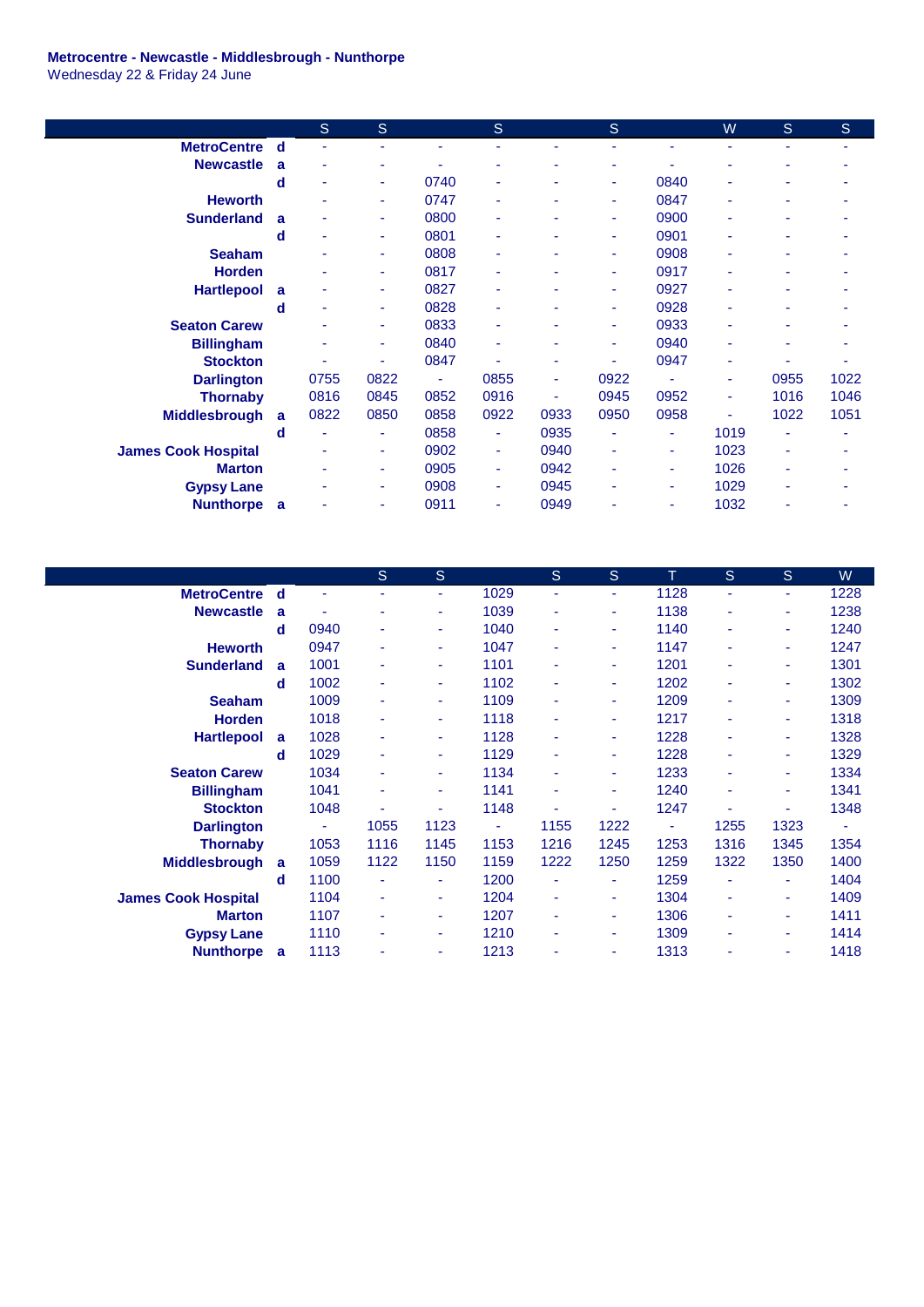|                            |   | S    | <sub>S</sub> |      | S.             | S              |      | S.   | S              | Τ    | S    |
|----------------------------|---|------|--------------|------|----------------|----------------|------|------|----------------|------|------|
| MetroCentre d              |   | ٠    | ٠            | 1329 | ÷              | ٠              | 1429 | ٠    | ÷              | 1529 | ٠    |
| <b>Newcastle</b>           | a | ٠    | ٠            | 1339 | $\blacksquare$ | ÷              | 1439 | ۰    | $\blacksquare$ | 1539 | ٠    |
|                            | d | ٠    | ٠            | 1340 | ٠              | ۰              | 1440 | ۰    | ٠              | 1540 | ۰    |
| <b>Heworth</b>             |   | ٠    | ٠            | 1347 | ٠              | ٠              | 1447 | ۰    | ٠              | 1547 | ۰    |
| <b>Sunderland</b>          | a | ٠    | ٠            | 1401 | ٠              | ٠              | 1501 | ÷    | $\sim$         | 1601 | ۰    |
|                            | d | ٠    | ٠            | 1402 | ۰              | ۰              | 1501 |      | ٠              | 1602 |      |
| <b>Seaham</b>              |   | ٠    | ٠            | 1409 | ٠              | $\blacksquare$ | 1509 | ۰    | $\blacksquare$ | 1609 | ٠    |
| <b>Horden</b>              |   | ۰    | ٠            | 1418 | ٠              | ٠              | 1517 | ۰    | ٠              | 1618 | ٠    |
| <b>Hartlepool</b>          | a | ٠    | ٠            | 1428 | ۰              | ٠              | 1528 | ۰    | $\blacksquare$ | 1628 | ۰    |
|                            | d | ٠    | ٠            | 1429 | ٠              | ٠              | 1528 | ٠    | $\blacksquare$ | 1629 | ٠    |
| <b>Seaton Carew</b>        |   | ٠    | ٠            | 1434 | ۰              | $\blacksquare$ | 1533 | ۰    | ٠              | 1634 | ۰    |
| <b>Billingham</b>          |   | ٠    | ٠            | 1441 | ۰              | ٠              | 1540 | ۰    | ٠              | 1641 | ۰    |
| <b>Stockton</b>            |   |      | ÷            | 1448 | ٠              | ä,             | 1547 | ٠    | ٠              | 1648 | ٠    |
| <b>Darlington</b>          |   | 1355 | 1422         | ٠    | 1455           | 1522           | ٠    | 1555 | 1622           | ٠    | 1654 |
| <b>Thornaby</b>            |   | 1416 | 1445         | 1453 | 1516           | 1545           | 1553 | 1616 | 1645           | 1653 | 1716 |
| Middlesbrough              | a | 1422 | 1450         | 1459 | 1522           | 1550           | 1559 | 1622 | 1650           | 1659 | 1722 |
|                            | d |      | ٠            | 1500 | ٠              | ٠              | 1559 | ۰    | $\blacksquare$ | 1700 | ۰    |
| <b>James Cook Hospital</b> |   | ٠    | ٠            | 1504 | ٠              | $\blacksquare$ | 1604 | ۰    | $\blacksquare$ | 1704 | ۰    |
| <b>Marton</b>              |   | ٠    | ٠            | 1507 | ٠              | ٠              | 1606 | ۰    | ٠              | 1707 | ۰    |
| <b>Gypsy Lane</b>          |   |      | ٠            | 1510 | ۰              | ۰              | 1609 | ۰    | ٠              | 1710 | ٠    |
| Nunthorpe a                |   | ۰    | ٠            | 1513 | ۰              | ٠              | 1613 | ۰    | $\blacksquare$ | 1713 | ۰    |

|                            |   | S.             | W    | <sub>S</sub> | S.   |      |      | S.   | <sub>S</sub> |      | S    |
|----------------------------|---|----------------|------|--------------|------|------|------|------|--------------|------|------|
| <b>MetroCentre</b>         | d | $\blacksquare$ | 1629 | ٠            | ٠    | 1713 | 1729 | ٠    | ٠            | 1832 | ٠    |
| <b>Newcastle</b>           | a | ٠              | 1639 |              | ۰    | 1722 | 1739 | ٠    | ٠            | 1842 |      |
|                            | d | ٠              | 1641 | ٠            | ٠    | 1725 | 1740 | ٠    | ٠            | 1845 | ٠    |
| <b>Heworth</b>             |   | ä,             | 1648 | ٠            | ٠    | 1732 | 1748 | ٠    | ٠            | 1852 | ٠    |
| <b>Sunderland</b>          | a | ٠              | 1701 |              | ۰    | 1749 | 1801 | ٠    | ۰            | 1905 |      |
|                            | d | ٠              | 1702 | ٠            | ٠    | 1749 | 1801 | ٠    | ٠            | 1906 | ۰    |
| <b>Seaham</b>              |   | ÷              | 1709 | ٠            | ٠    | 1757 | 1809 | ٠    | ٠            | 1913 | ٠    |
| <b>Horden</b>              |   | ٠              | 1718 |              | ٠    | 1805 | 1817 | ٠    | ٠            | 1922 |      |
| <b>Hartlepool</b>          | a | ٠              | 1728 | ٠            | ٠    | 1816 | 1828 | ٠    | ٠            | 1932 | ۰    |
|                            | d | $\blacksquare$ | 1729 | ٠            | ٠    | 1816 | 1828 | ٠    | ٠            | 1933 | ٠    |
| <b>Seaton Carew</b>        |   | ٠              | 1734 |              | ٠    | 1821 | 1833 | ٠    | ٠            | 1938 |      |
| <b>Billingham</b>          |   | ٠              | 1741 |              | ٠    | 1828 | 1840 | ٠    | ٠            | 1945 | ۰    |
| <b>Stockton</b>            |   | ٠              | 1748 |              | ٠    | 1835 | 1847 | ۰    | ٠            | 1952 | ٠    |
| <b>Darlington</b>          |   | 1722           | ٠    | 1754         | 1822 | ٠    |      | 1855 | 1922         |      | 1955 |
| <b>Thornaby</b>            |   | 1745           | 1753 | 1817         | 1845 | ٠    | 1853 | 1916 | 1945         | 1957 | 2016 |
| <b>Middlesbrough</b>       | a | 1750           | 1759 | 1825         | 1850 | ٠    | 1859 | 1922 | 1950         | 2004 | 2022 |
|                            | d | ۰              | 1800 |              | ۰    | ٠    | 1859 | ٠    |              |      |      |
| <b>James Cook Hospital</b> |   | ٠              | 1804 | ٠            | ۰    | ٠    | 1903 | ٠    | ۰            |      |      |
| <b>Marton</b>              |   | ٠              | 1807 | ٠            | ٠    | ٠    | 1906 | ٠    | ۰            | ۰    |      |
| <b>Gypsy Lane</b>          |   | ٠              | 1810 |              | ۰    | ۰    | 1909 | ۰    |              |      |      |
| <b>Nunthorpe</b>           | a | $\blacksquare$ | 1813 |              | ۰    | ٠    | 1912 | ٠    |              |      |      |